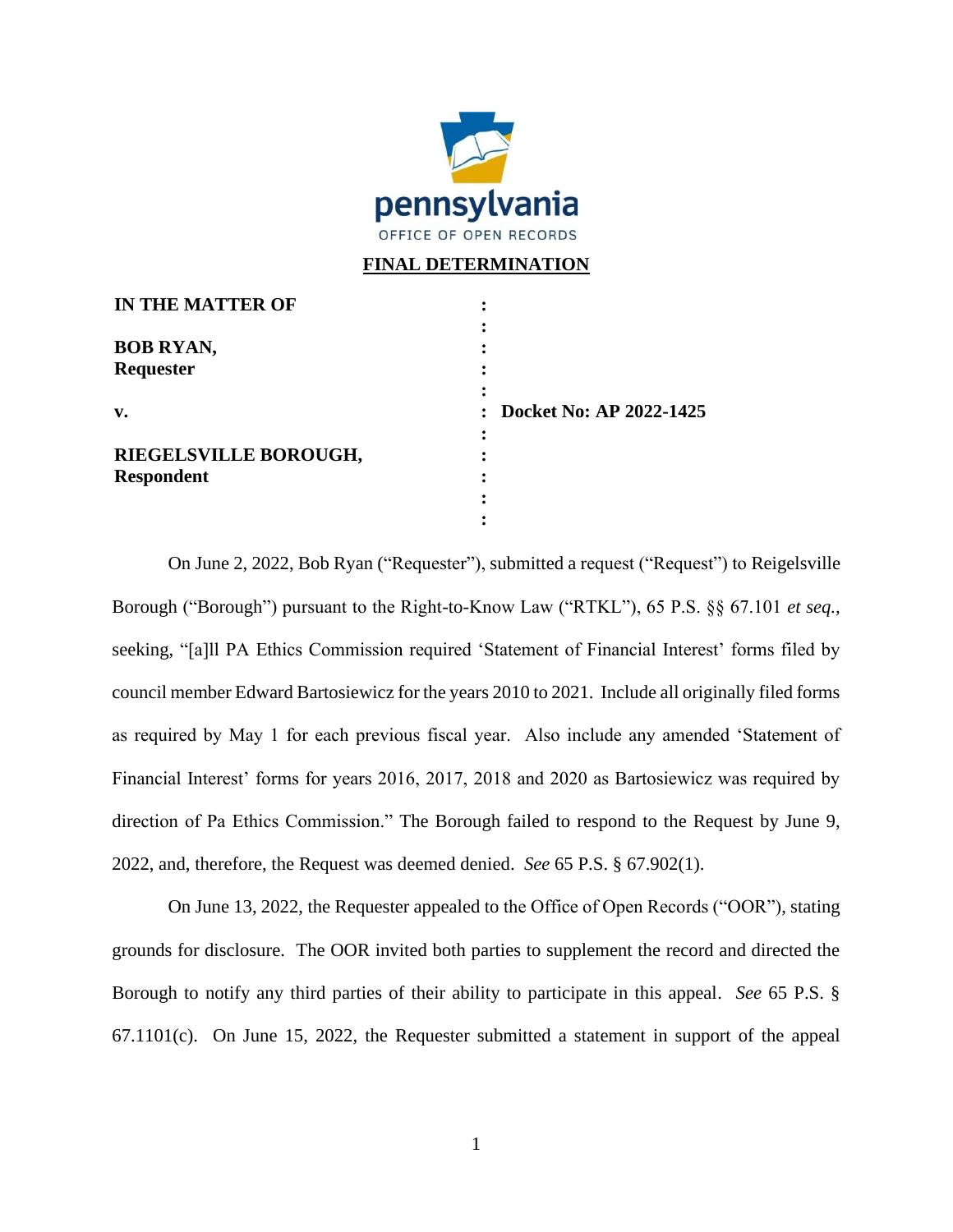asserting that, "[s]tatements of [f]inancial [i]nterest, filed by public officials as required by the PA Ethics Act, are among the most basic of public records."

Section 708 of the RTKL places the burden of proof on the public body to demonstrate that a record is exempt from disclosure. 65 P.S. § 67.708(a)(1). In this matter, the Borough did not comply with the RTKL by timely responding to the Request, nor did the Borough submit any evidence in support of its partial denial of the Request. Based on the Borough's failure to comply with the statutory requirements of the RTKL or to provide any evidentiary basis in support of an exemption under the RTKL, the Borough did not meet its burden of proof under the RTKL. *See*  65 P.S. § 67.305.

For the foregoing reasons, the Requester's appeal is **granted**, and the Borough is required to provide all responsive records within thirty days. This Final Determination is binding on all parties. Within thirty days of the mailing date of this Final Determination, any party may appeal or petition for review to the Bucks County Court of Common Pleas.*See* 65 P.S. § 67.1302(a). All parties must be served with notice of the appeal. The OOR also shall be served notice and have an opportunity to respond according to Section 1303 of the RTKL. However, as the quasi-judicial tribunal adjudicating this matter, the OOR is not a proper party to any appeal and should not be named as a party.<sup>1</sup> This Final Determination shall be placed on the website at: [http://openrecords.pa.gov.](http://openrecords.pa.gov/)

## **FINAL DETERMINATION ISSUED AND MAILED: June 22, 2022**

*/s/ Kelly C. Isenberg*

SENIOR APPEALS OFFICER KELLY C. ISENBERG, ESQ.

\_\_\_\_\_\_\_\_\_\_\_\_\_\_\_\_\_\_\_\_\_\_\_\_\_

<sup>1</sup> *Padgett v. Pa. State Police*, 73 A.3d 644, 648 n.5 (Pa. Commw. Ct. 2013).